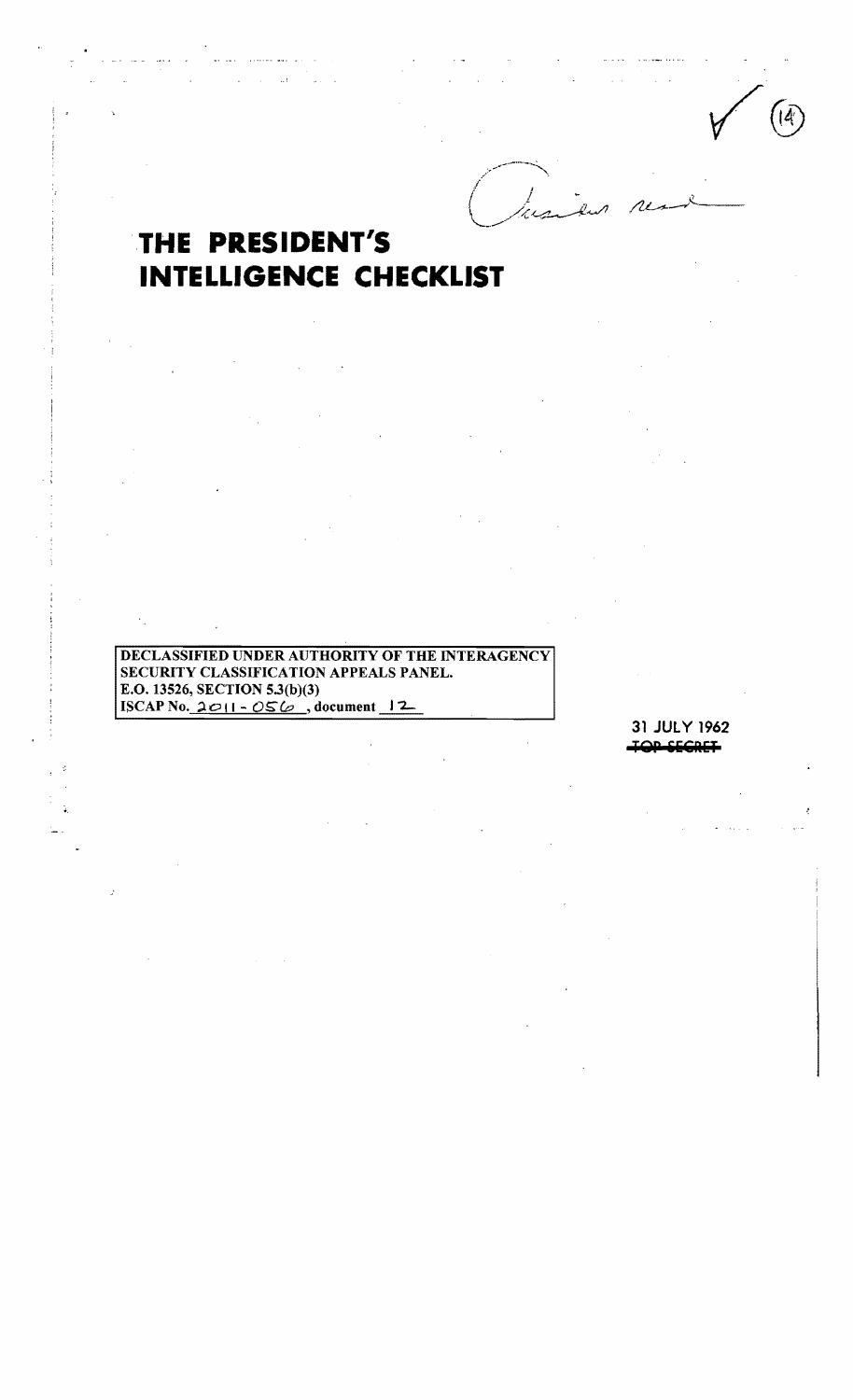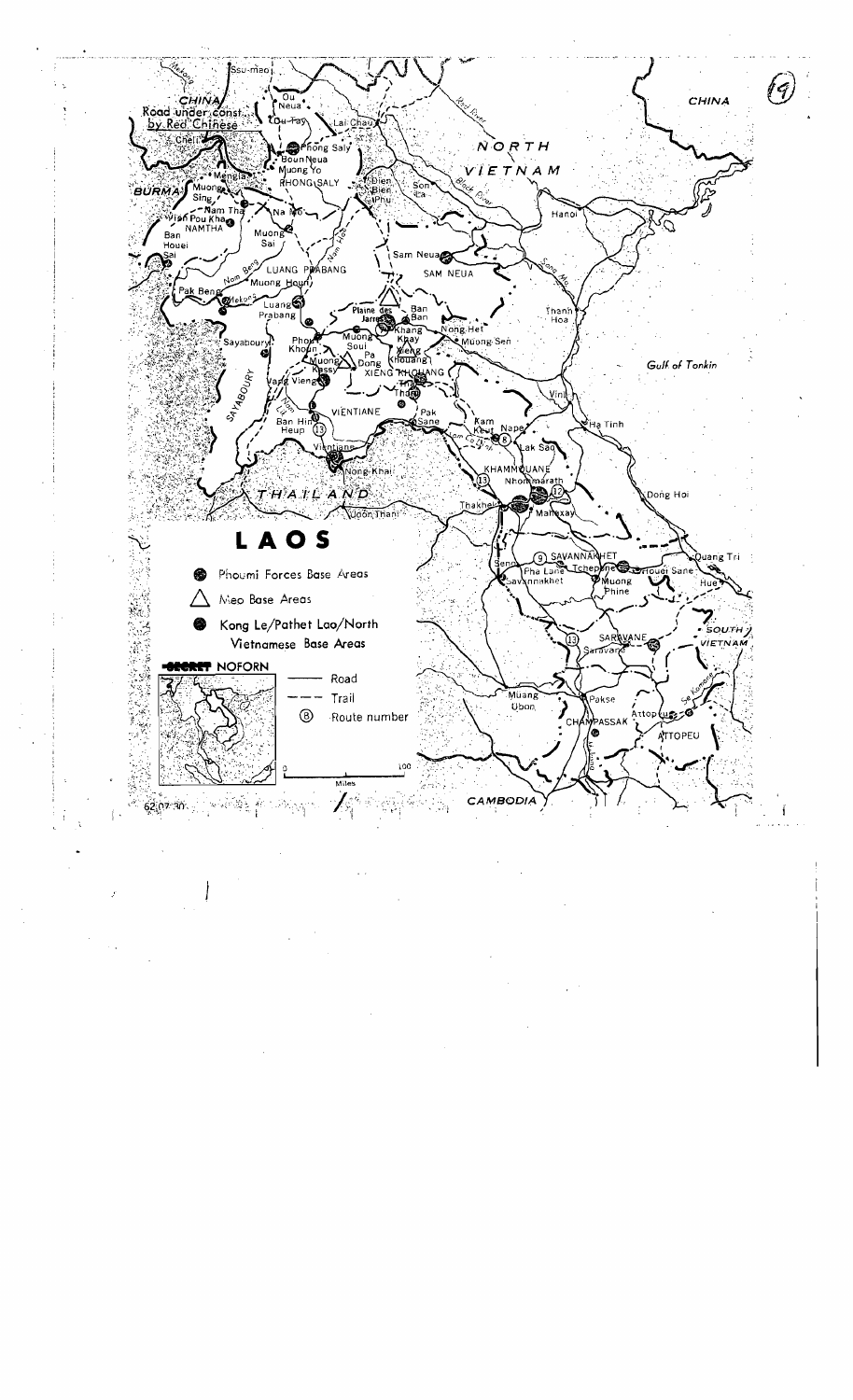There have been further signs that the North Vietnamese have begun to pull part of their forces in Laos back to their home bases. In addition to the fall-off in communications linking these forces, we have been seeing, since the middle of last week, a sizable spurt in the number of round-trip flights between Nam Tha and Dien Bien Phu which would suggest troop-ferrying operations. North Vietnamese elements in the Tchepone area of southern Laos are also on the move. However, it looks as though they are heading in the direction of the South Vietnamese border rather than homeward.

E.O. 13526, section  $3.3(b)(1)$ 

1-------------------------------------------------------------- ,

Portion identified as non-responsive to the appeal

1. Laos

#### For The President Only-

, the contract of the contract of the contract of the contract of the contract of the contract of the contract of the contract of the contract of the contract of the contract of the contract of the contract of the contrac -------~-----------------------------------------------------------------------------,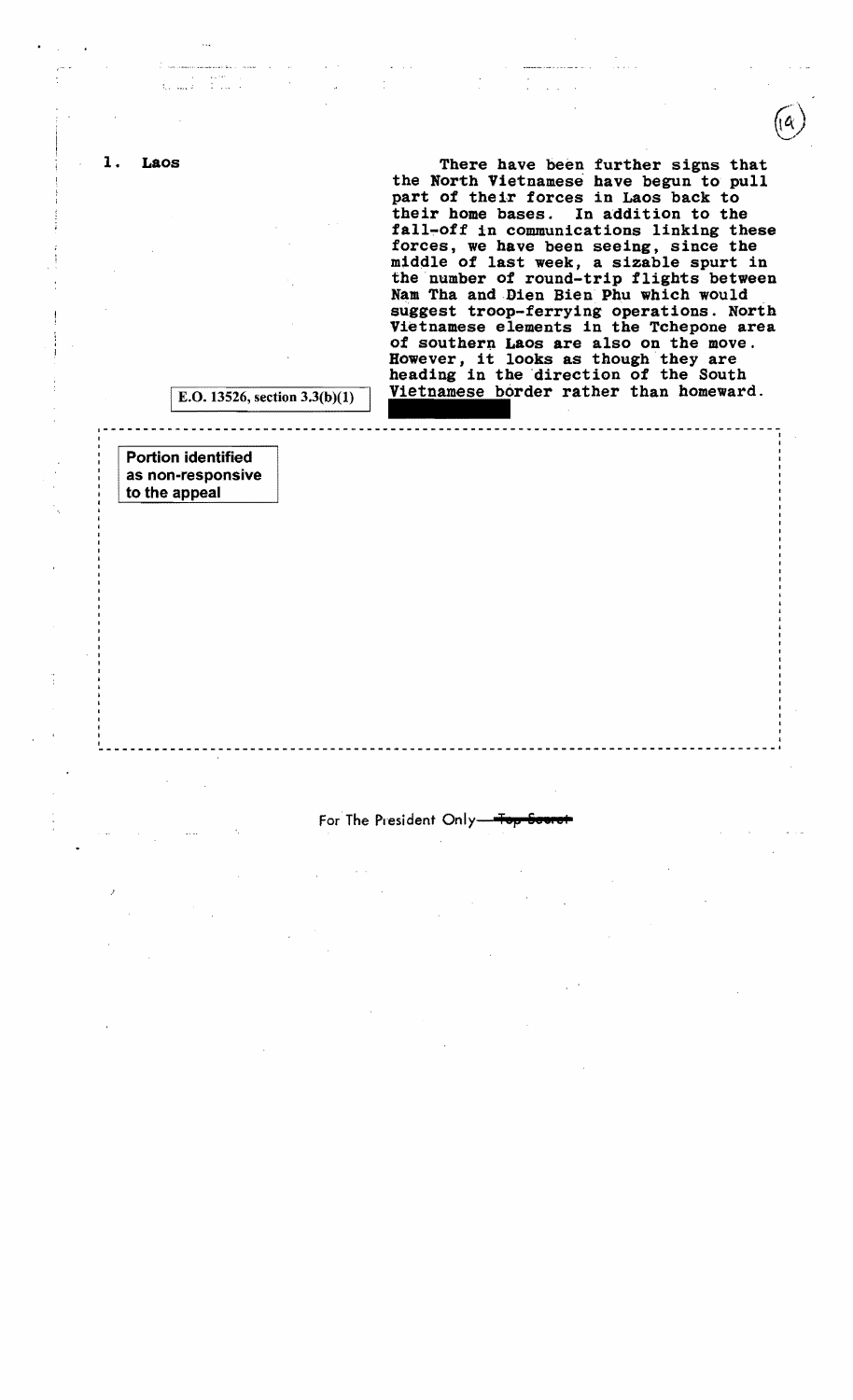| <b>Portion identified</b> |  |
|---------------------------|--|
| as non-responsive         |  |
| to the appeal             |  |

 $\bar{z}$ 

 $\ddot{\cdot}$ 

 $-1 - 1$ 

# For The President Only-

 $\frac{1}{2}$ 

---------1

 $\lambda$ 

 $\sim$   $\sim$  $\bar{\psi}$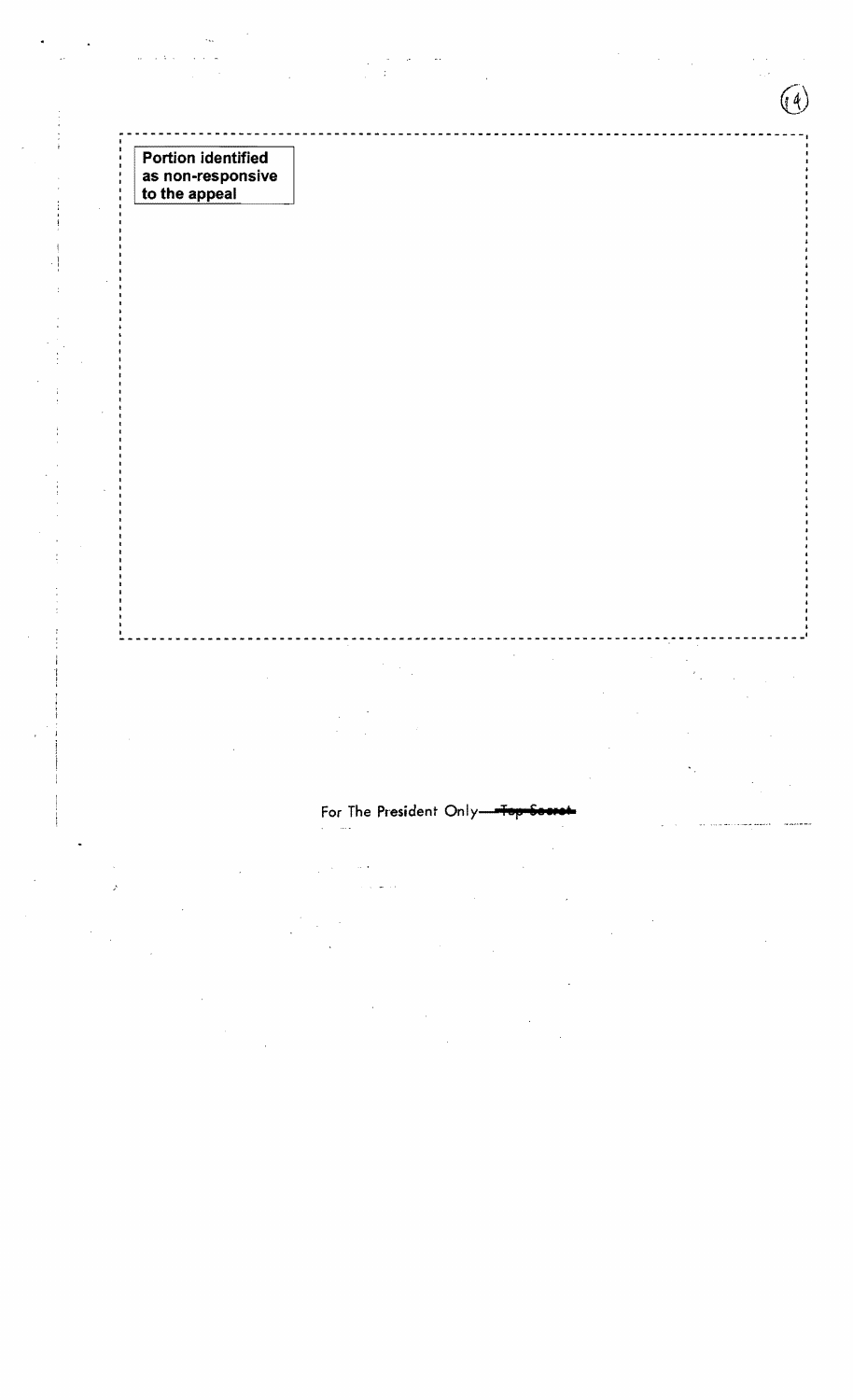--------~-----------------~--------------------------------------------------~------I <sup>I</sup> **Portion identified as non-responsive** 

**to the appeal** 

 $\overline{z}$ 

ti.

I

j.

**------------------------------------------------------------------------------------**

NOTES

I

 $\omega$  -  $\omega$  $\frac{1}{2}$ 

# For The President Only